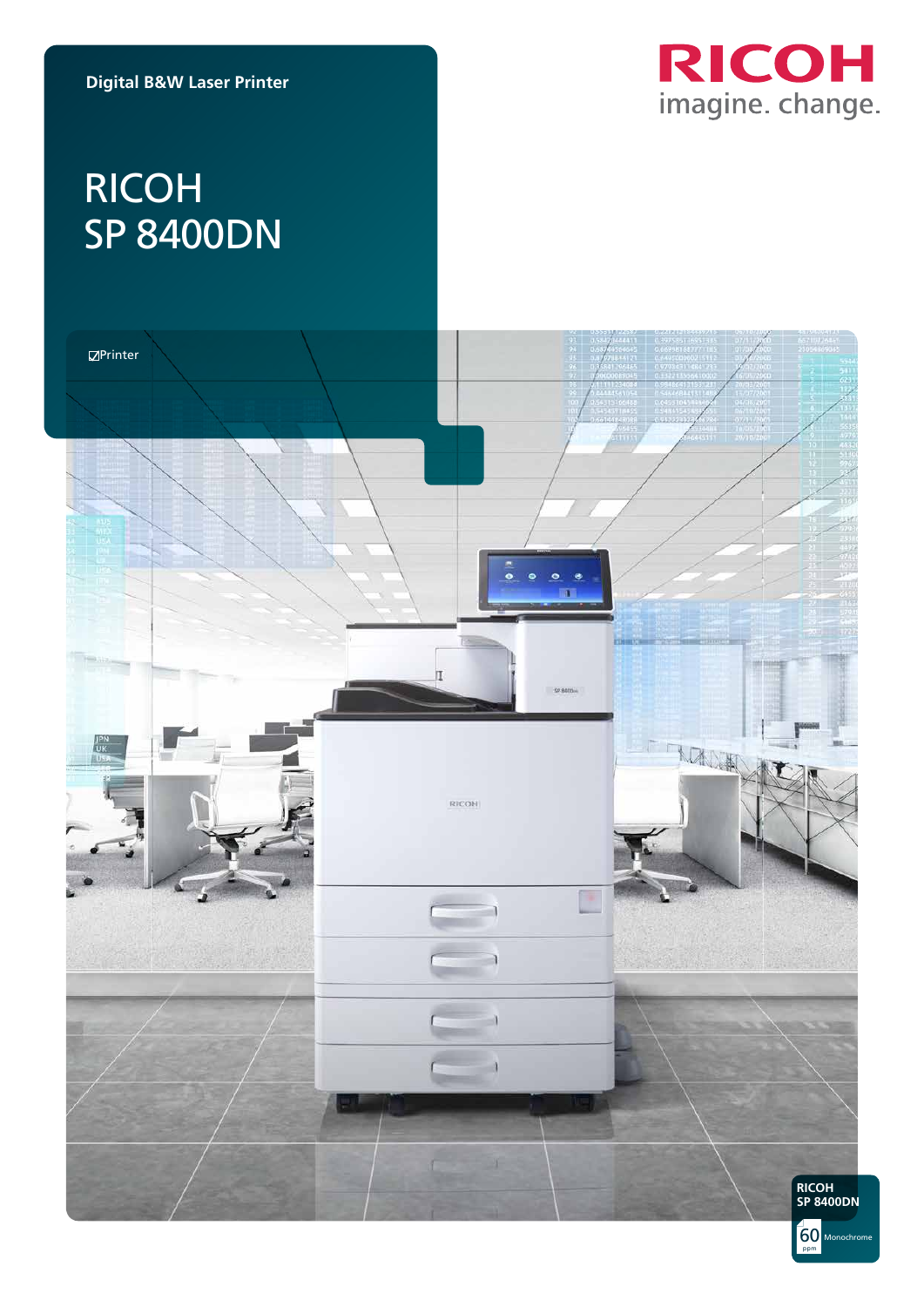## **Speed and reliability in equal measure.**

When you need a robust, high-performance solution, the Ricoh SP 8400DN is here to transform your workflow. Printing the first page in just 2.2 seconds, this A3 60ppm Black and White printer with multiple finishing options is perfect if your daily business does not allow you to wait for your print output. Experience the difference with the SP 8400DN, our first A3 Black and White printer with a Smart Operation Panel, a tablet-like 10.1-inch interface that's built to boost your productivity.

- At 60ppm, speed meets reliability in a durable design built for constant use
- Easy to operate using the intuitive 10.1-inch touchscreen Smart Operation Panel
- Powerful controller provides full speed printing of even the most complex jobs
- Versatile and compact with multiple finishing options in a small footprint printer
- Environmentally friendly with lowest TEC value in its class

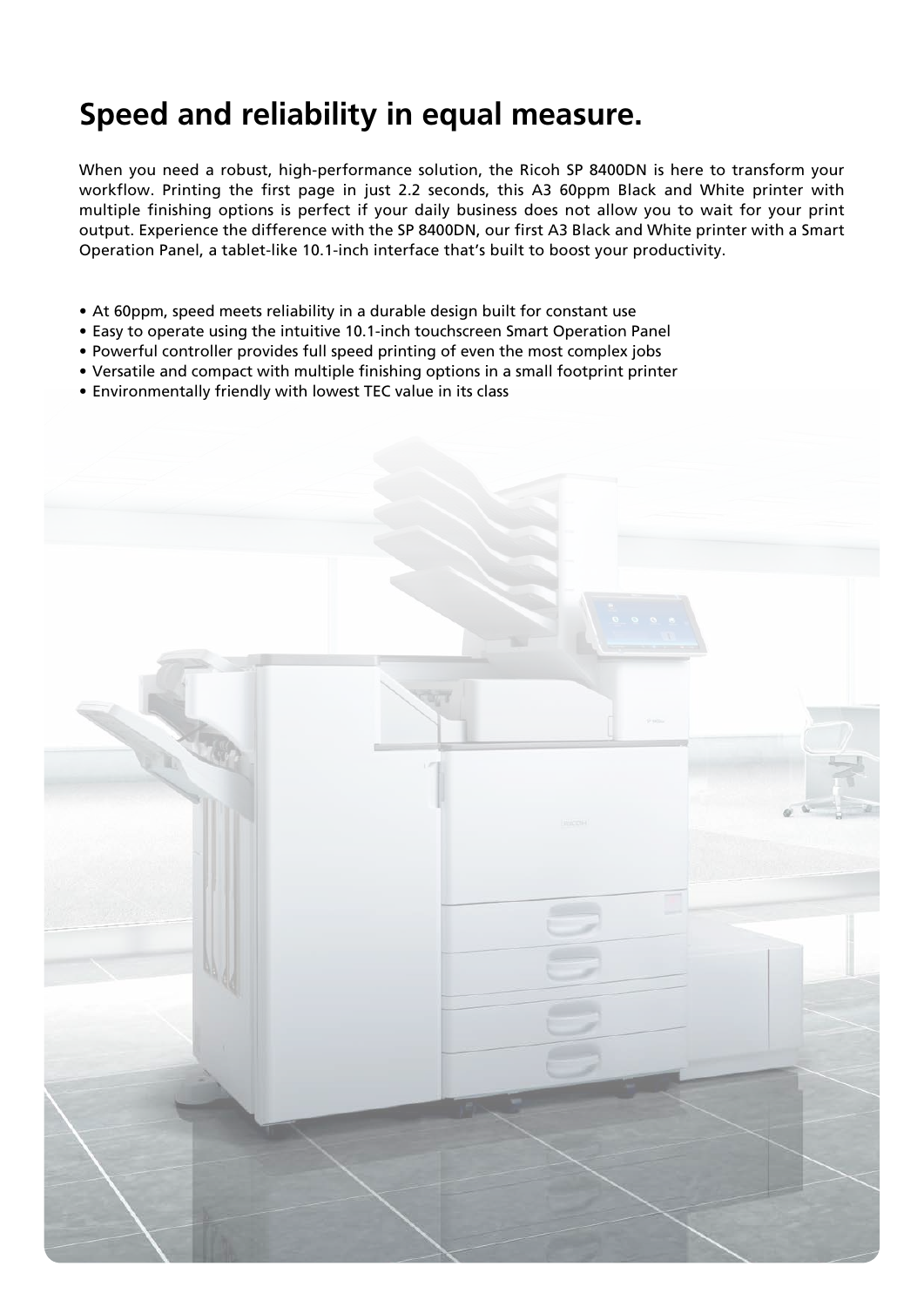## **The perfect all-round package.**

#### **Fast. Powerful. Reliable.**

With an overall print output of 60ppm, this A3 printer features a 2.2 second first print out speed. So if you need something fast, this Black and White printer offers the reliability to deliver time after time. Making it perfectly suited to a range of business critical environments.

#### **Do more. Get Smart.**

Our Smart Operation Panel is built to enhance your workflow with smart apps that extend your printer's functionality, and process even the most complex jobs. So you can – via the on-screen browser – access your files stored in the Cloud, then view and print them seamlessly.





### **High output. Low impact.**

Eco-friendly features mean you save on costs and increase environmental sustainability without compromising on productivity. And with low power consumption, this printer offers a low overall TEC value, meeting environmental goals and saving you money.

### **More options. More output.**

With a large standard paper capacity of 1,200 sheets, and allowing up to 4,700 sheets, the SP 8400DN even supports printing on 300 gsm paper. It also includes multiple finishers, a stapleless mode option and an internal-folding unit that doesn't compromise device size.